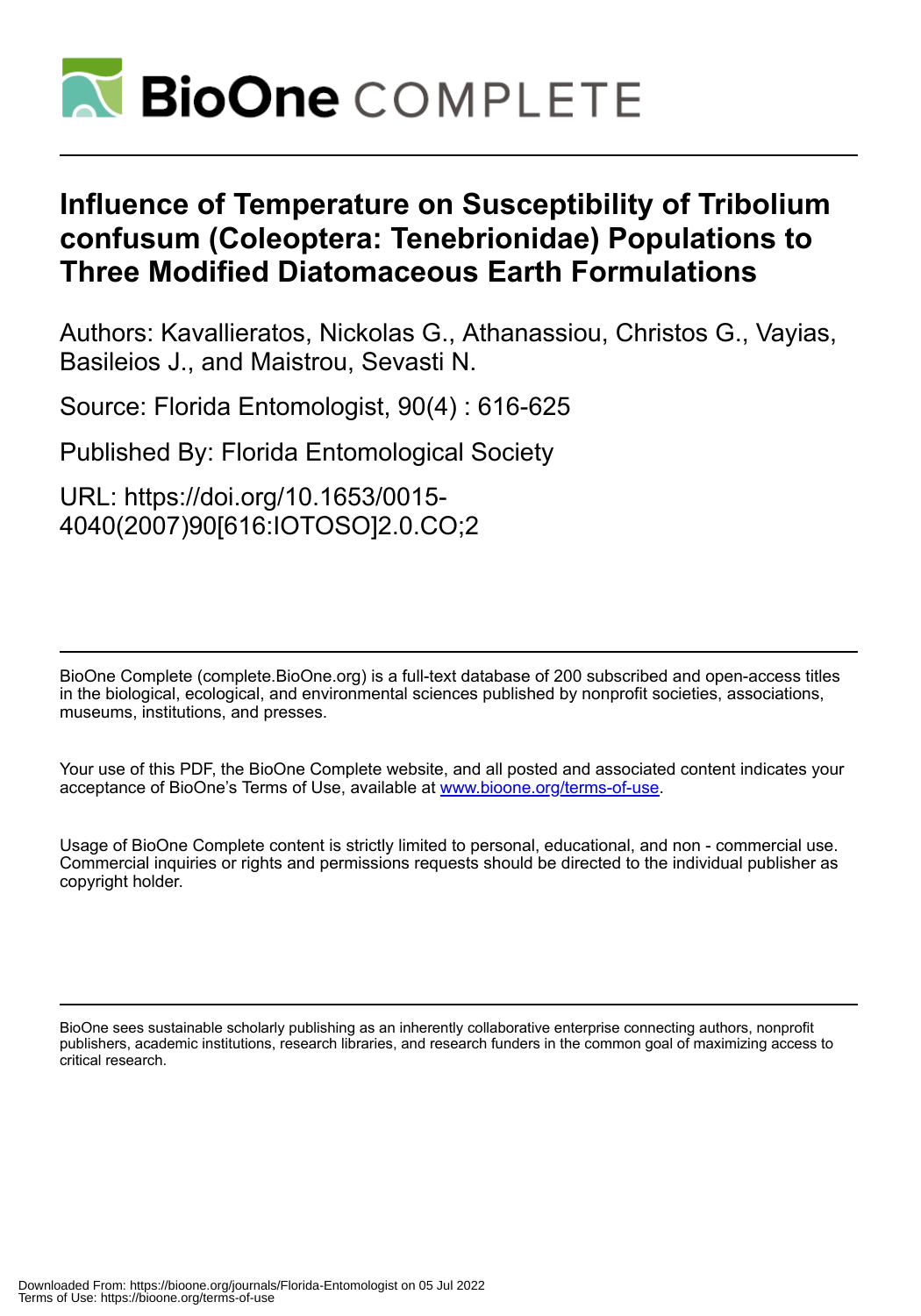# INFLUENCE OF TEMPERATURE ON SUSCEPTIBILITY OF *TRIBOLIUM CONFUSUM* (COLEOPTERA: TENEBRIONIDAE) POPULATIONS TO THREE MODIFIED DIATOMACEOUS EARTH FORMULATIONS

# NICKOLAS G. KAVALLIERATOS', CHRISTOS G. ATHANASSIOU<sup>2</sup>, BASILEIOS J. VAYIAS<sup>2</sup> AND SEVASTI N. MAISTROU<sup>2</sup> 1 Laboratory of Agricultural Entomology, Department of Entomology and Agricultural Zoology, Benaki Phytopathological Institute, 8 Stefanou Delta str., Kifissia, Attica, Greece E-mail: nick\_kaval@hotmail.com

2 Laboratory of Agricultural Zoology and Entomology, Agricultural University of Athens, 75 Iera Odos str., 11855, Athens, Greece

### ABSTRACT

The influence of temperature on the insecticidal effect of 3 commercially available modified diatomaceous earth (DE) formulations and their mixture against adults and larvae of *Tribolium confusum* Jacquelin du Val originating from different European geographical locations was evaluated in laboratory tests. The temperatures tested were 20, 25, and 30°C. The *T. confusum* populations (strains) originated from Greece, Italy, Portugal, United Kingdom, Germany, France, and Denmark. Mortality counts were carried out after 7 d of exposure of *T. confusum* individuals to DE-treated wheat. The 3 modified DEs tested were PyriSec, Insecto, Protect-It, and a mixture of the three. The dose rates tested were 500 and 1000 ppm. The strains from Portugal and France were the least susceptible to DEs, while the most susceptible one was the strain from the United Kingdom. The increase of temperature in many of the combinations tested increased the efficacy of DE formulations against both adults and larvae, but there were some cases in which temperature had no effect on DE efficacy. Moreover, adults were more tolerant than larvae to the DEs tested as well as to their mixture, regardless of the strain or temperature. The present study clearly indicates that there are serious variations in the efficacy of DEs against *T. confusum* individuals originating from different geographical regions, and several factors affect this efficacy, such as the type of formulation and the temperature level prevailing.

Key Words: Modified diatomaceous earth, populations, temperature, *Tribolium confusum*, wheat

#### RESUMEN

La influencia de la temperatura sobre el efecto de los insecticidas en 3 formulaciones comerciales disponibles de suelo de diatomita (SD) modificada y su mezcla en contra de adultos y larvas de *Tribolium confusum* Jacquelin du Val provenientes de diferentes regiones geográficas de europa fue evaluada en pruebas del laboratorio. Las temperaturas probadas fueron 20, 25 y 30°C. Las poblaciones de razas de *T. confusum* provenieron de Grecia, Italia, Portugal, Reino Unido, Alemania, Francia y Dinamarca. Se realizaron los recuentos de mortalidad después de 7 d en que los individuos de *T. confusum* fueron expuestos a trigo tratado con SD. Los 3 SD probados fueron PyriSec, Insecto, Protect-It y una mezcla de los tres. Las dosis probadas fueron 500 y 1000 ppm. Las razas de Portugal y de Francia fueron las menos susceptibles a SD, mientras que la mas susceptible fue la raza del Reino Unido. El aumento en la temperatura en muchas de las combinaciones probadas aumento la eficacia de la formaciones de SD contra los adultos y larvas, pero hubo unos casos en que la temperatura no tuvo ningun efecto sobre la eficacia de SD. Además, los adultos fueron mas tolerantes que las larvas hacia los SD probados igual que la mezcla de los 3 SD, sin importar la raza o temperatura. Este estudio claramente indica que hay variaciones serias en la eficacia de los SD contra individuos de *T. confusum* que provienen de diferentes regiones geográficas, además de varios factores que afectan dicha eficacia, como la clase de formulación y el nivel de temperatura prevaleciente.

One of the promising alternatives to traditional insecticides in stored-product protection is the application of diatomaceous earths (DEs). DE is composed of fossilized remains of phytoplanktons (diatoms) (Korunic 1998). DEs have a physical mode of insecticidal action, because they "in-

activate" the epicuticular lipids of the insects' cuticle and insects die due to water loss and desiccation (Ebeling 1961, 1971; Korunic 1998; Subramanyam & Roesli 2000). DEs have low mammalian toxicity and, as inert materials, can provide long-term protection against stored product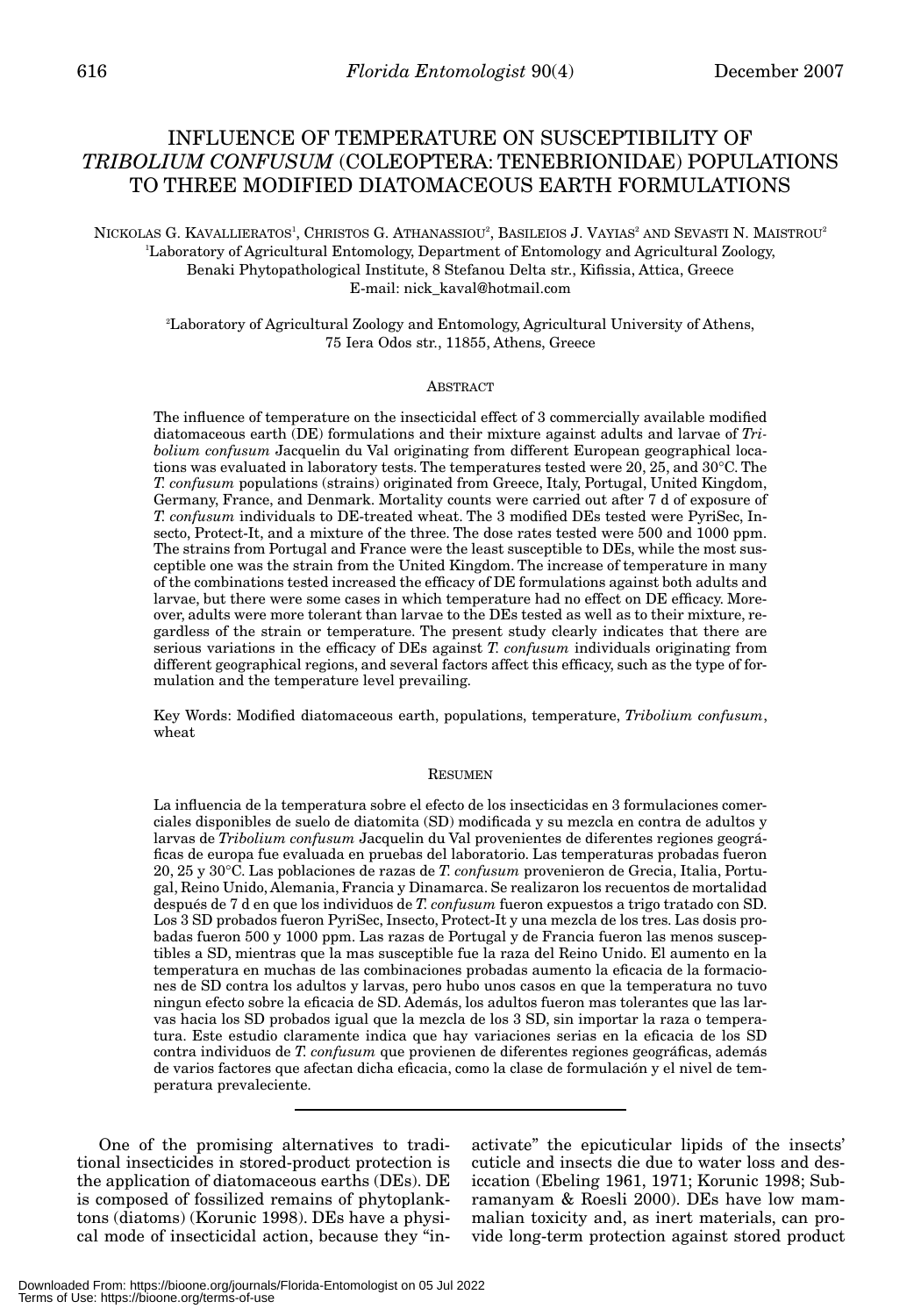insects (Athanassiou et al. 2005a; Vayias et al. 2006c). Several studies document that the efficacy of DE is affected by several factors such as grain moisture and relative humidity, temperature, commodity, target species, and life stage (Korunic 1998; Arthur 2000b; Subramanyam & Roesli 2000; Fields & Korunic 2000; Mewis & Ulrichs 2001; Vayias & Athanassiou 2004; Athanassiou et al. 2003, 2005b; Vayias et al. 2006c, Korunic & Fields 2006). In addition, the insect strain is another factor that can affect significantly the insecticidal efficacy of DE and its further assessment as a grain protectant (Fields et al. 2003; Arnaud et al. 2005).

The confused flour beetle, *Tribolium confusum* Jacquelin du Val, is one of the most serious stored product insect pests worldwide (Aitken 1975). Although this species develops best in processed amylaceous commodities, both larvae and adults can infest, feed, and develop in sound kernels (Aitken 1975). This species has now developed resistance to many chemical insecticides (Zettler 1991; Arthur & Zettler 1992; Zettler & Arthur 1997). Many studies have shown that several newer DE formulations are effective against both *T. confusum* adults and larvae (Arthur 2000b; Vayias & Athanassiou 2004; Athanassiou et al. 2004, 2005b; Vayias et al. 2006c). According to these studies, at the adult stage, *T. confusum* is one of the most tolerant insect species to DE, and according to Arthur (2000b) and Athanassiou et al. (2005b), it can survive dose rates that can be lethal for other species (Korunic 1998; Athanassiou et al. 2005b). On the other hand, its larvae are very susceptible to DEs (Vayias & Athanassiou 2004). In a recent work, Vayias et al. (2006b) found considerable variations in adult mortality when different populations of *T. confusum*, originating from different parts of Europe, were exposed to DE-treated grain. Thus, even if similar experimental conditions are followed, results obtained from studies from different parts of the world may not be comparable, because different populations were used. Vayias et al. (2006b) used only adults at 1 temperature level; hence, additional experimentation is needed to examine other life stages at a broader range of temperatures. In the present study, 3 commercially available modified DE formulations were evaluated against larvae and adults of *T. confusum* populations originating from different geographical locations of Europe. The impact of temperature on the effect of DEs on these populations also was assessed.

#### MATERIALS AND METHODS

#### Formulations and Commodity

Three modified and enhanced DE formulations were used in the tests: (a) PyriSec (Agrinova Gmbh, Obrigheim/Mühleim, Germany) that con-

tains 1.2% natural pyrethrum (25%), 3.1% piperonyl butoxide and 95.7% of SilicoSec, which is a DE of freshwater origin containing  $92\%$  SiO<sub>2</sub>. The particle size distribution is between 8 and 12 µm (Athanassiou et al. 2004), (b) Insecto (Insecto Natural Products, Inc., Costa Mesa, CA, USA), a DE of marine origin containing  $86.7\%$  SiO<sub>2</sub> and 10% food-grade additives. The particle size distribution is between 0.82 and 52.33 µm (Subramanyam et al. 1994), (c) Protect-It (Hedley Technologies Inc., Mississauga, Ontario, Canada) a DE that contains  $83.7\%$  SiO<sub>2</sub> with 10% silica aerogel. The particle size distribution is between 5 and 6 µm (Korunic & Fields 1995), and (d) a mixture of the 3 above-described DE formulations. The mixture, which is not commercially available, was prepared at our laboratory only for experimental purposes by admixing equal quantities of the tested DE formulations. The commodity tested was untreated, clean, hard wheat (var Mexa) harvested in 2004. The dockage of the wheat was minimal  $\langle$  <0.6%) and the moisture content as determined by a Dickey-John moisture meter (Dickey-John Multigrain CAC II, Dickey-John Co., Lawrence, KS, USA) was approx. 11.4%.

#### Insects and Rearing Cultures

*Tribolium confusum* adults less than 14 d old and  $3-4$ <sup>th</sup> instars were used in the tests. There were 7 different populations obtained from Danish Pest Infestation Laboratory (Lyngby, Denmark), Central Science Laboratory (York, UK), Benaki Phytopathological Institute (Kifissia, Greece), Institute for Stored Product Protection (Berlin, Germany), University of Molise (Campobasso, Italy), Laboratoire Denrées Stockées (Cenon Bordeaux, France), and Tropical Scientific Research Institute (Lisbon, Portugal) (the above strains are abbreviated in the text as DK, UK, GR, GER, IT, FR and POR, respectively). All strains had been initially collected from the local fauna of each country. Both adults and larvae of the populations were reared on wheat flour plus 5% brewers yeast (by weight) at  $27 \pm 1$ °C and 65 ± 5% RH. The GR strain was kept at the Benaki Phytopathological Institute for >10 years, while the rest were reared in the same laboratory for >7 generations, after introduction from their respective countries of origin.

#### Bioassays

Exposure studies were carried out at 20, 25, and 30 $\degree$ C and 70  $\pm$  1.5% relative humidity (RH). Six 1-Kg wheat lots were prepared and placed in 6 cylindrical glass jars (18 cm in diameter, 30 cm in height). Three of these jars contained wheat treated with 500 ppm of each DE (one jar per DE), whereas each of the other 3 jars contained wheat treated with 1000 ppm of DE. Previous studies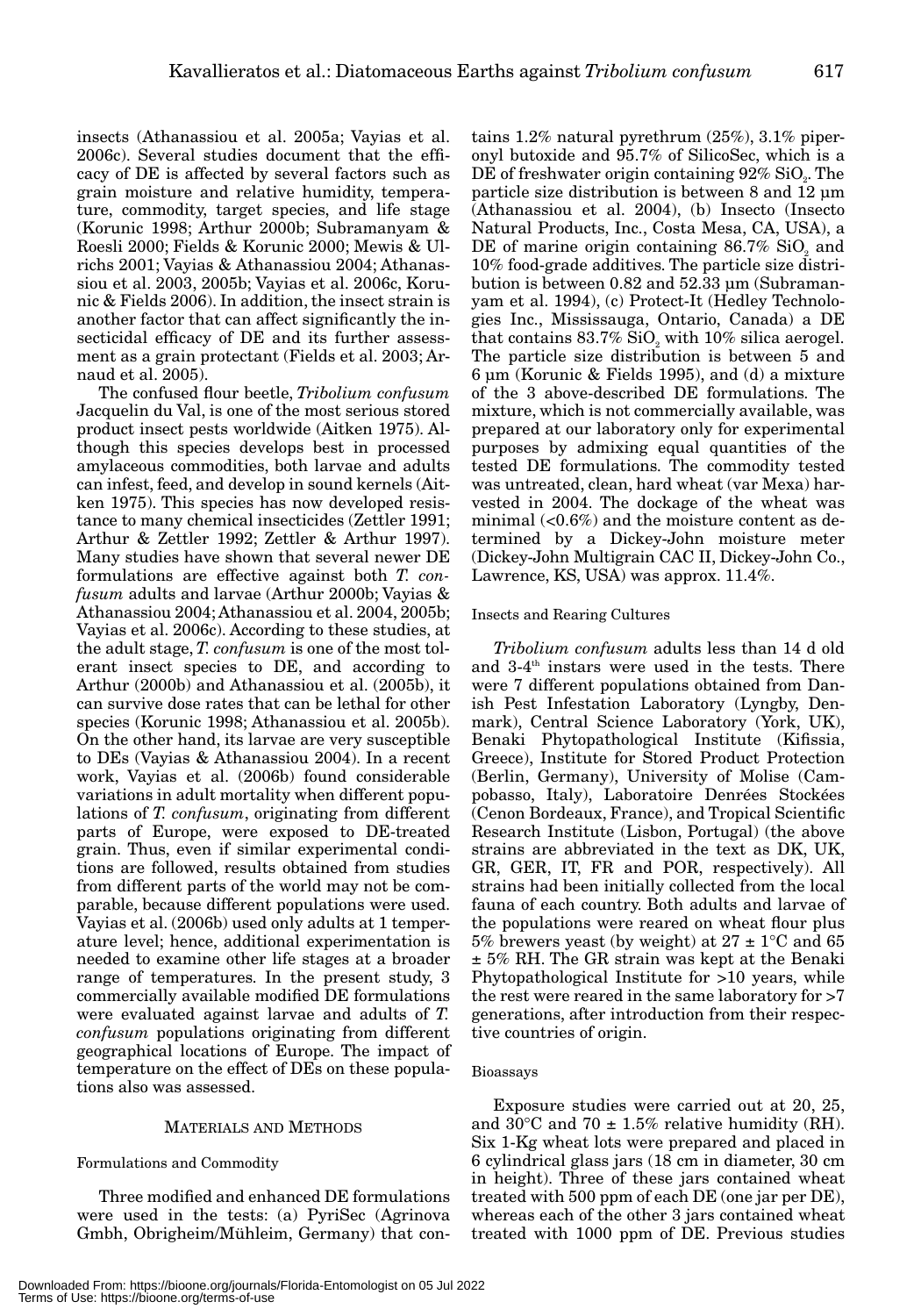have shown that *T. confusum* adults are not susceptible at doses lower than 500 ppm of some of these DEs (Arthur 2000a, b; Athanassiou et al. 2005b; Vayias & Athanassiou 2004). In addition, 2 cylindrical jars contained wheat treated with an equivalent mixture of all of the DEs at the same dose rates. An additional jar of untreated wheat was used as control. All jars were shaken manually for approx. 5 min to achieve distribution of the dust in the entire grain mass. For each strain's life stage, 4 samples of 30 g each were taken from each jar, and each sample was placed in a cylindrical glass vial (7 cm in diameter, 12 cm in height). The vials were closed, except for a hole (3 cm in diameter) in the cap, which was covered with organdy to allow sufficient aeration. Then, 30 *T. confusum* adults or larvae from each strain were separately introduced into each vial, and all vials were placed in incubators set each time at the aforementioned conditions. Mortality of the exposed individuals (adults or larvae) was measured after 7 d of exposure. The entire procedure was repeated 3 times, by preparing new lots of wheat each time. During the experimental period the RH level was maintained with saturated potassium iodine solution, as recommended by Greenspan (1977).

#### Data Analysis and Statistics

Preliminary analysis for both adults and larvae showed homogeneity among the replicates of each assay according to the Levene test (Levene 1960). The data were initially corrected by Abbott's (1925) formula. The arcsine transformed data were separately analyzed for adults and larvae. For a given life stage, mortality counts were analyzed by the GLM Procedure of SAS (1998) with adult (or larval) mortality as the response variable and DE formulation, dose rate, strain, and temperature as main effects. Control mortality ranged between 2-8% and 3-12% for adults and larvae, respectively. Means were separated by Tukey-Kramer (HSD) at  $P = 0.05$  (Sokal & Rohlf 1995).

#### RESULTS

#### *Tribolium confusum* Adults

All main effects and associated interactions were significant at  $P < 0.001$  level (formulation: *F* = 174.83, *df* = 3, 2015, dose rate: *F* = 15313.22, *df* = 1, 2015, strain: *F* = 134.07, *df* = 6, 2015, temperature:  $F = 1142.84$ ,  $df = 2$ , 2015, formulation  $\times$ dose rate:  $F = 24.75$ ,  $df = 3$ , 2015, formulation  $\times$ strain:  $F = 2.15$ ,  $df = 18$ , 2015, formulation  $\times$  temperature:  $F = 4.54$ ,  $df = 6$ , 2015, dose rate  $\times$  strain:  $F = 9.44$ ,  $df = 6$ , 2015, dose rate  $\times$  temperature:  $F = 39.20, df = 2, 2015, strain \times temperature: F =$  $2.22, df = 12, 2015.$ 

Significant differences in the mortality of adults were noted among the *T. confusum* strains as well as among the temperatures tested. At 20°C, mortality of adults at the dose rate of 500 ppm, was less than 20% for all the DEs tested whereas the respective figures at 1000 ppm ranged between 37.5% and 83.8%. At this temperature, in most cases, the POR and GR strains were significantly less susceptible than the other strains at 500 ppm, while at 1000 ppm the least susceptible strains were the POR and FR, with the exception of Protect-It where the least susceptible strains were POR and IT (Tables 1, 2).

The increase of temperature from 20°C to 25°C led to a significant increase in mortality of adults in most of the cases tested. However, in the case of Insecto, significant differences between 20 and 25°C were noted only with the GR and GER strains. At 25°C, as noted for 20°C, the most tolerant strains were the POR and FR. Although the POR was more tolerant than the FR at 25°C, significant differences in adult mortality between those 2 strains were not noted at either dose levels of Pyrisec and at 1000 ppm of Protect-it. At 500 ppm DEs, significant differences in adult mortality were not observed between the IT and GR strain, except for the case of mixture of DEs (Tables 1, 2).

At 30°C, mortality values of *T. confusum* adults were higher than 90%, regardless of the strain or formulation. This was noted at 1000 ppm, while at 500 ppm, adult mortality did not exceed 60%. At this temperature, strains POR and FR were the most tolerant strains, whereas the most susceptible one was the UK strain. Generally, of the formulations tested, Protect-it and the mixture of DEs were the most effective, and the least effective one was Insecto (Tables 1, 2).

#### *Tribolium confusum* Larvae

All main effects and associated interactions were significant at  $P < 0.001$  (formulation:  $F =$  $213.85, df = 3, 2015, dose rate: F = 2191.16, df = 1,$ 2015, strain: *F* = 157.64, *df* = 6, 2015, temperature:  $F = 747.59$ ,  $df = 2$ , 2015, formulation  $\times$  dose rate:  $F = 4.64$ ,  $df = 3$ , 2015, formulation  $\times$  strain:  $F = 2.62$ ,  $df = 18$ , 2015, formulation  $\times$  temperature:  $F = 29.66, df = 6, 2015,$  dose rate  $\times$  strain:  $F$ *=* 28.95, *df* = 6, 2015, dose rate × temperature: *F* = 6,77,  $df = 2$ , 2015, strain  $\times$  temperature:  $F = 4$ ,  $515, df = 12, 2015.$ 

As noted for adults, larval mortality increased with temperature irrespective of the *T. confusum* strain, DE formulation, or dose. In most cases, at temperatures higher than 25°C and at the highest dose rate tested, larval mortality was 100%. Regardless of temperature, DE formulation, and dose rate, significantly more larvae of the UK strain were dead in comparison with the other 6 strains. On the other hand, the most tolerant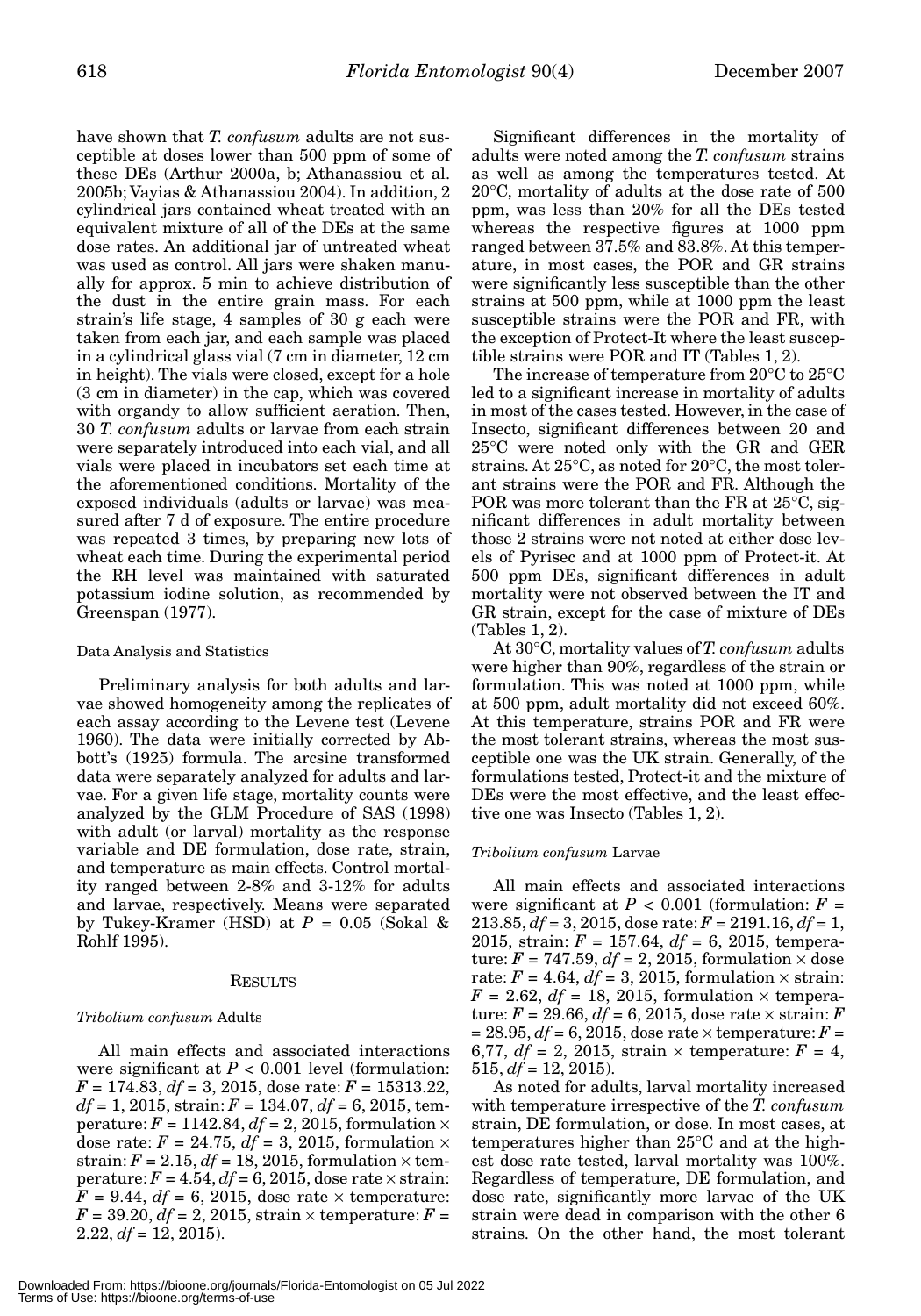| Formulation | Strain      | Temperature $(^{\circ}C)$ |                    |                   |
|-------------|-------------|---------------------------|--------------------|-------------------|
|             |             | 20                        | 25                 | 30                |
| Pyrisec     | GR          | $7.5 \pm 2.6$ Ab          | $20.5 \pm 1.3$ Bb  | $38.5 \pm 2.2$ Cc |
|             | IT          | $20.1 \pm 3.7$ Af         | $21.1 \pm 1.6$ Ab  | $27.0 \pm 2.7$ Bb |
|             | DK          | $13.5 \pm 3.4$ Ad         | $28.9 \pm 2.6$ Bc  | $40.5 \pm 2.8$ Cc |
|             | POR         | $2.5 \pm 4.5$ Aa          | $12.8 \pm 1.5$ Ba  | $15.0 \pm 2.6$ Ba |
|             | UK          | $18.5 \pm 5.4$ Aef        | $35.7 \pm 4.8$ Bd  | $54.2 \pm 4.2$ Cd |
|             | $_{\rm FR}$ | $10.8 \pm 1.4$ Ac         | $13.2 \pm 1.4$ ABa | $15.4 \pm 2.6$ Ba |
|             | <b>GER</b>  | $16.2 \pm 3.9$ Ae         | $27.8 \pm 2.9$ Bc  | $37.8 \pm 4.2$ Cc |
| Insecto     | GR          | $5.0 \pm 1.5$ Ab          | $12.8 \pm 1.5$ Bb  | $15.4 \pm 1.3$ Bb |
|             | IT          | $10.4 \pm 2.1$ Ac         | $10.5 \pm 3.1$ Ab  | $13.5 \pm 1.1$ Bb |
|             | DK          | $2.7 \pm 5.4$ Aa          | $5.3 \pm 1.7$ Aa   | $37.8 \pm 2.7$ Bd |
|             | POR         | $10.0 \pm 5.4$ Ac         | $7.7 \pm 1.1$ Aa   | $10.0 \pm 2.1$ Aa |
|             | UK          | $11.1 \pm 2.8$ Ac         | $25.0 \pm 3.6$ Ac  | $41.7 \pm 2.5$ Ae |
|             | $_{\rm FR}$ | $10.8 \pm 2.9$ Ac         | $7.9 \pm 1.7$ Aa   | $10.3 \pm 1.3$ Aa |
|             | <b>GER</b>  | $1.5 \pm 1.2$ Aa          | $22.2 \pm 3.3$ Bc  | $32.4 \pm 2.7$ Cc |
| Protect-It  | $_{\rm GR}$ | $2.5 \pm 1.3$ Aa          | $23.1 \pm 1.3$ Bb  | $41.0 \pm 1.6$ Cc |
|             | IT          | $5.0 \pm 1.5$ Aa          | $21.1 \pm 1.5$ Bb  | $29.7 \pm 2.5$ Cb |
|             | DK          | $13.5 \pm 2.3$ Ac         | $34.2 \pm 2.3$ Bd  | $45.9 \pm 1.6$ Cd |
|             | <b>POR</b>  | $2.5 \pm 1.3$ Aa          | $17.9 \pm 1.3$ Ba  | $25.0 \pm 3.4$ Ca |
|             | UK          | $14.8 \pm 4.6$ Ac         | $39.3 \pm 4.6$ Be  | $54.2 \pm 1.5$ Ce |
|             | $_{\rm FR}$ | $10.8 \pm 2.7$ Ab         | $21.1 \pm 2.7$ Bb  | $25.6 \pm 4.1$ Ca |
|             | <b>GER</b>  | $13.5 \pm 2.3$ Ac         | $27.8 \pm 2.3$ Bc  | $40.5 \pm 7.4$ Cc |
| Mixture     | GR          | $5.2 \pm 1.3$ Aa          | $25.6 \pm 1.2$ Bc  | $43.6 \pm 1.6$ Cc |
|             | IT          | $20.0 \pm 1.5$ Ac         | $21.1 \pm 2.9$ Ab  | $32.4 \pm 2.5$ Bb |
|             | DK          | $5.4 \pm 2.3$ Aa          | $31.6 \pm 3.5$ Bd  | $48.6 \pm 1.5$ Cd |
|             | POR.        | $2.5 + 1.3$ Aa            | $17.9 + 1.3$ Ba    | $25.0 + 3.4$ Ca   |

TABLE 1. MEAN MORTALITY (± SE) OF DIFFERENT STRAINS OF *T. CONFUSUM* ADULTS EXPOSED TO WHEAT TREATED WITH 500 PPM OF 3 DE FORMULATIONS AND THEIR MIXTURE, AT 3 TEMPERATURE LEVELS.

For a given formulation, means in the same column followed by the same lowercase letter are not significantly different, while means in the same row followed by the same uppercase letter are not significantly different; lowercase letters for strains; uppercase letters for temperature; temperature *df* = 2, 36, strain *df* = 6, 71, Tukey-Kramer test at 5%; for abbreviations of strains see materials and methods.

UK  $18.5 \pm 4.6$  Ac  $35.7 \pm 5.9$  Be  $58.3 \pm 1.5$  Be FR  $13.5 \pm 2.7$  Ab  $18.4 \pm 1.6$  Ba  $30.8 \pm 4.1$  Cb GER  $18.9 \pm 2.3 \text{ Ac}$   $30.6 \pm 2.3 \text{ Bd}$   $45.9 \pm 7.8 \text{ Ccd}$ 

strains, in terms of larval mortality, were the POR and FR, with the former strain being more susceptible than the latter. The GER strain was more tolerant than the GR, IT, and DK strains. Significantly more larvae of the DK strain were dead in comparison with the GER, GR, and IT strains at all formulations and temperatures tested. Significant differences in larval mortality between the GR and IT strain were not noted, except for the case of 500 ppm of Protect-It, in which larvae of the GR strain were more susceptible than those of the IT strain (Tables 3, 4).

# **DISCUSSION**

The results of the present study indicate that DEs could be used with success against *T. confusum*, but their insecticidal efficacy is highly influenced by several factors such as temperature, life stage, type of DE formulation, and dose rate.

These findings seem to support those obtained from recent studies (Rigaux et al. 2001; Arnaud et al. 2005; Vayias et al. 2006b) indicating that the efficacy of DEs against a given species depends on the geographical location of the species origin. For instance, Arnaud et al. (2005) found significant differences in susceptibility to DE formulations among adults of the red flour beetle, *Tribolium castaneum* (Herbst) originating from different geographical locations of the world. In a recent study, Vayias et al. (2006b) in tests of several DEs against the same strains of *T. confusum* found significant variations, which were not always consistent for all formulations. However, in that study, the strains were tested only at the adult stage, and only at 1 temperature level. In light of our findings, it is clearly evident that the observed difference in susceptibility among the strains tested is determined by both formulation and temperature, indicating the complexity of this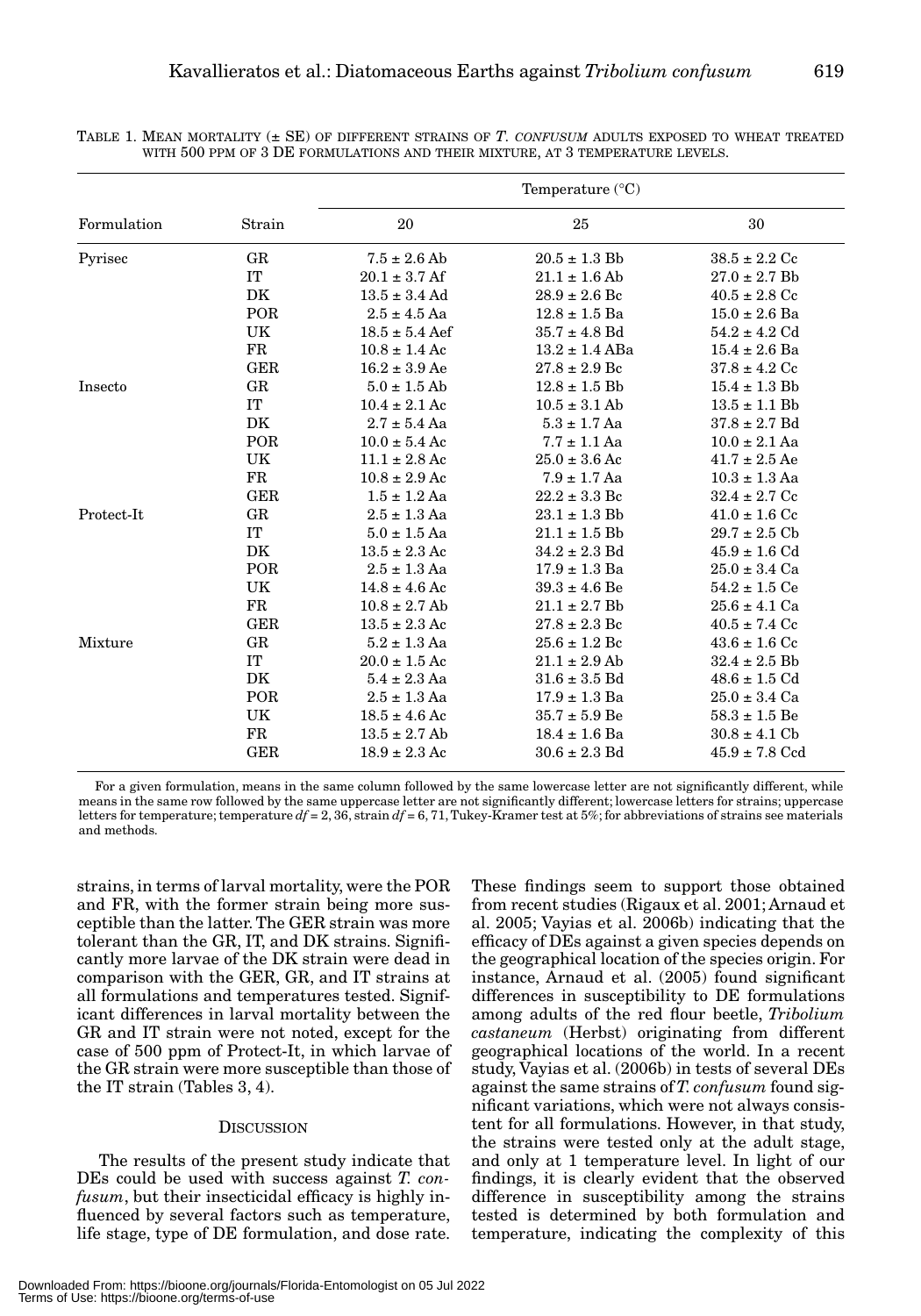| Formulation | Strain      | Temperature $(^{\circ}C)$ |                   |                          |
|-------------|-------------|---------------------------|-------------------|--------------------------|
|             |             | 20                        | 25                | 30                       |
| Pyrisec     | $_{\rm GR}$ | $65.0 \pm 4.5$ Ad         | $76.9 \pm 1.3$ Bb | $92.3 \pm 1.5$ Ca        |
|             | IT          | $55.0 \pm 1.5$ Ac         | $65.8 \pm 4.2$ Ba | $94.6 \pm 2.2$ Ca        |
|             | DK          | $75.7 \pm 3.5$ Ae         | $81.6 \pm 1.6$ Bc | $100 \pm 0.0 \text{ Cb}$ |
|             | POR         | $42.5 \pm 2.5$ Aa         | $66.7 \pm 2.7$ Ba | $92.5 \pm 2.3$ Ca        |
|             | UK          | $74.1 \pm 4.1$ Ae         | $89.3 \pm 4.3$ Bd | $100 \pm 0.0$ Cb         |
|             | $_{\rm FR}$ | $48.6 \pm 1.6$ Ab         | $65.8 \pm 2.2$ Ba | $94.9 \pm 1.4$ Ca        |
|             | GER         | $73.0 \pm 4.4$ Ae         | $80.6 \pm 2.1$ Bc | $100 \pm 0.0$ Cb         |
| Insecto     | GR          | $47.5 \pm 5.6$ Ac         | $69.2 \pm 3.1$ Bc | $100 \pm 0.0$ Ca         |
|             | IT          | $45.0 \pm 3.4$ Abc        | $60.4 \pm 1.4$ Bb | $100 \pm 0.0$ Ca         |
|             | DK          | $70.3 \pm 2.8$ Ae         | $84.2 \pm 2.7$ Bd | $100 \pm 0.0$ Ca         |
|             | POR         | $37.5 \pm 1.3$ Aa         | $56.4 \pm 3.9$ Ba | $100 \pm 0.0$ Ca         |
|             | UK          | $74.1 \pm 1.9$ Af         | $85.7 \pm 1.3$ Bd | $100 \pm 0.0$ Ca         |
|             | $_{\rm FR}$ | $43.2 \pm 2.7$ Ab         | $60.5 \pm 4.1$ Bb | $100 \pm 0.0$ Ca         |
|             | <b>GER</b>  | $59.5 \pm 1.4$ Ad         | $83.3 \pm 2.9$ Bd | $100 \pm 0.0$ Ca         |
| Protect-It  | $_{\rm GR}$ | $77.5 \pm 3.9$ Ac         | $87.2 \pm 2.6$ Bb | $100 \pm 0.0$ Ca         |
|             | $\rm IT$    | $72.5 \pm 2.5$ Ab         | $81.6 \pm 1.4$ Ba | $100 \pm 0.0$ Ca         |
|             | DK          | $81.1 \pm 4.2$ Ad         | $92.1 \pm 1.3$ Bc | $100 \pm 0.0$ Ca         |
|             | POR         | $65.0 \pm 1.5$ Aa         | $79.5 \pm 3.1$ Ba | $100 \pm 0.0$ Ca         |
|             | UK          | $85.2 \pm 2.3$ Ae         | $96.4 \pm 1.9$ Bd | $100 \pm 0.0$ Ca         |
|             | FR          | $73.0 \pm 3.6$ Ab         | $78.9 \pm 2.2$ Ba | $100 \pm 0.0$ Ca         |
|             | GER         | $83.8 \pm 3.8$ Ade        | $91.7 \pm 1.5$ Bc | $100 \pm 0.0$ Ca         |
| Mixture     | $_{\rm GR}$ | $75.0 \pm 1.5$ Ac         | $89.7 \pm 1.2$ Bc | $97.4 \pm 1.3$ Ca        |
|             | IT          | $70.0 \pm 3.7$ Ab         | $84.1 \pm 1.6$ Bb | $100 \pm 0.0$ Ca         |
|             | DK          | $78.4 \pm 1.3$ Ad         | $94.7 \pm 1.6$ Bd | $100 \pm 0.0$ Ca         |
|             | POR         | $62.5 \pm 2.5$ Aa         | 76.9 ± 2.6 Ba     | $100 \pm 0.0$ Ca         |
|             | UK          | $81.5 \pm 1.9$ Ae         | $100 \pm 0.0$ Be  | $100 \pm 0.0$ Ba         |
|             | FR          | $64.9 \pm 4.2$ Aa         | $83.9 \pm 1.5$ Bb | $100 \pm 0.0$ Ca         |
|             | <b>GER</b>  | $73.0 \pm 1.6$ Ac         | $86.1 \pm 4.4$ Bb | $100 \pm 0.0$ Ca         |

TABLE 2. MEAN MORTALITY (± SE) OF DIFFERENT STRAINS OF *T. CONFUSUM* ADULTS EXPOSED TO WHEAT TREATED WITH 1000 PPM OF 3 DE FORMULATIONS AND THEIR MIXTURE AT 3 TEMPERATURE LEVELS.

For a given formulation, means in the same column followed by the same lowercase letter are not significantly different, while means in the same row followed by the same uppercase letter are not significantly different; lowercase letters for strains; uppercase letters for temperature; temperature *df* = 2, 36, strain *df* = 6, 71, Tukey-Kramer test at 5%; for abbreviations of strains see Materials and Methods.

phenomenon. For instance, at 500 ppm, Insecto was equally effective among temperatures against 3 of the *T. confusum* strains at the adult stage. Rigaux et al. (2001) examining the susceptibility of different *T. castaneum* strains to Protect-It, found that mortality was directly related to insect mobility, and that the less mobile strains were the least susceptible. It is generally accepted that low mobility decreases the contact with DE particles (Korunic 1998; Subramanyam & Roesli 2000). Apart from mobility, potential variations in the composition of the epicuticular lipids and cuticle thickness may be responsible for these variations. Since the use of DEs is currently limited, probably the strains examined have never been in contact with DEs. Consequently, the development of resistance after previous exposure to DEs is unlikely. Since many DE formulations are now in the process of registration in several parts of the world, these variations should be taken into

account. Fields et al. (2003), reporting the results from an international working group with several DEs, found considerable variations among strains originating from different geographical regions. Although the use of standardized strains is probably a solution to this variation, especially among working groups conducting tests with DEs, the use of a local strain is practically more preferable since this is adapted to local conditions.

The effect of life stage on the insecticidal efficacy of DE against a given insect species has been examined in previous studies (Subramanyam & Roesli 2000; Mewis & Ulrichs 2001; Vayias & Athanassiou 2004). Vayias & Athanassiou(2004) found that larvae of *T. confusum* were much more susceptible than adults when exposed to Silico-Sec-treated wheat. Our findings support this report not only for Silicosec, but also for the other DEs tested. As above, these differences among adults and larvae of a given species could be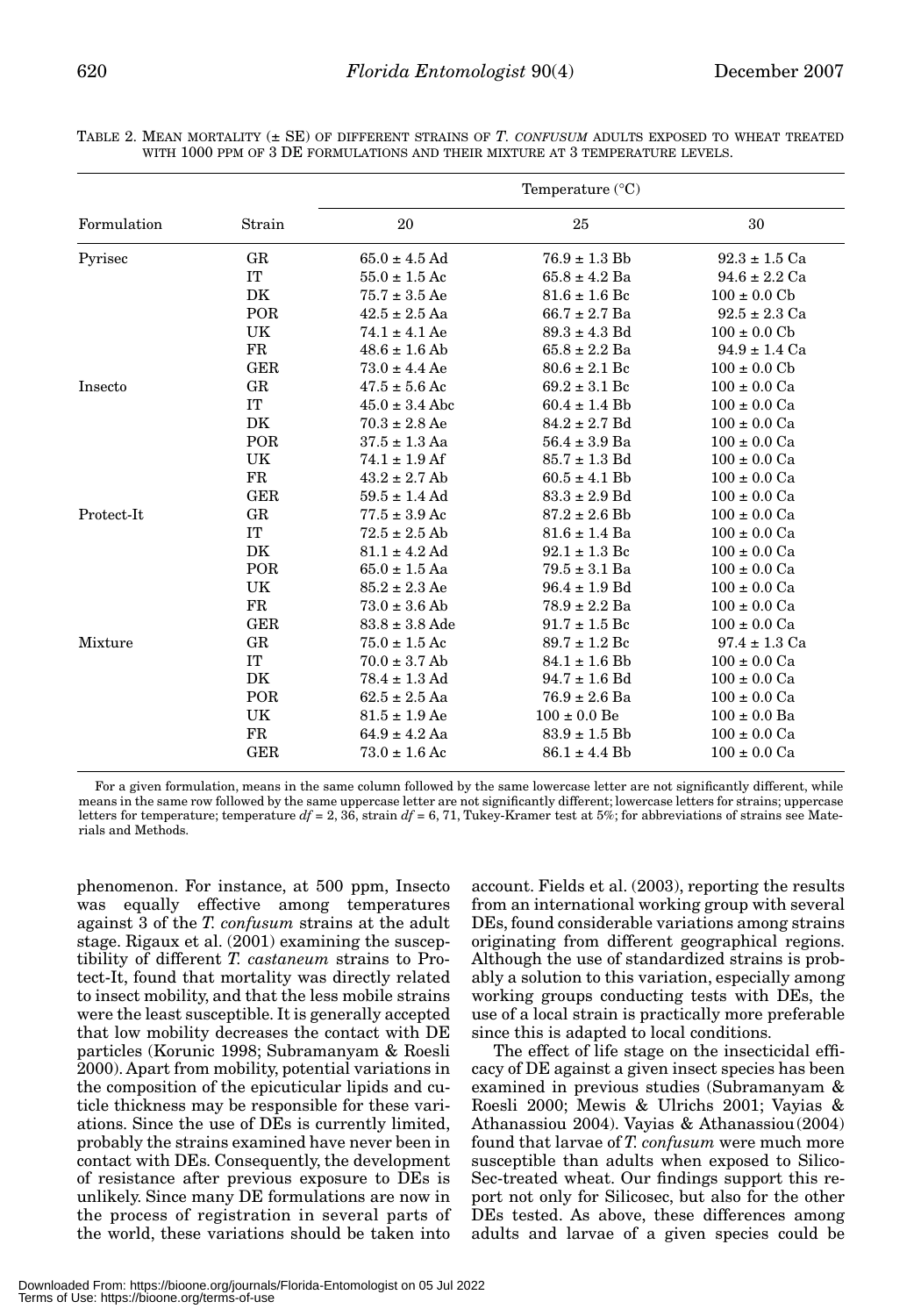|             |             | Temperature $(^{\circ}C)$ |                    |                           |
|-------------|-------------|---------------------------|--------------------|---------------------------|
| Formulation | Strain      | 20                        | 25                 | 30                        |
| Pyrisec     | GR          | $70.0 \pm 2.1$ Abc        | $82.5 \pm 3.3$ Bb  | $87.5 \pm 2.5$ Cb         |
|             | <b>IT</b>   | $2.5 \pm 2.5$ Ac          | $80.0 \pm 2.1$ Bb  | $85.0 \pm 2.6$ Cb         |
|             | DK          | $70.4 \pm 2.1$ Abc        | $97.3 \pm 1.3$ Bc  | $97.5 \pm 1.3$ Bc         |
|             | POR         | $67.5 \pm 1.3$ Ab         | $80.1 \pm 2.1$ Bb  | $85.1 \pm 1.5 \text{ Cb}$ |
|             | UK          | $77.5 \pm 3.9$ Ad         | $97.5 \pm 1.3$ Bc  | $100 \pm 0.0$ Bc          |
|             | FR          | $67.6 \pm 2.5$ Ab         | $70.0 \pm 2.1$ ABa | $72.5 \pm 2.5$ Ba         |
|             | <b>GER</b>  | $62.5 \pm 2.5$ Aa         | $72.5 \pm 2.5$ Ba  | $87.3 \pm 2.4 \text{ Cb}$ |
| Insecto     | GR          | $55.0 \pm 1.5$ Abc        | $75.0 \pm 1.5$ Bc  | $80.0 \pm 3.7$ Cc         |
|             | IT          | $52.5 \pm 1.3$ Ab         | $77.5 \pm 1.3$ Bc  | $85.0 \pm 1.5$ Cd         |
|             | DK          | $65.1 \pm 1.5$ Ad         | $82.5 \pm 1.4$ Bd  | $87.5 \pm 1.3 \text{ Cd}$ |
|             | POR         | $55.4 \pm 2.6$ Abc        | $70.0 \pm 2.1$ Bb  | $75.0 \pm 1.5$ Cb         |
|             | UK          | $75.0 \pm 3.4$ Ae         | $85.0 \pm 1.5$ Bd  | $87.6 \pm 2.6$ Bd         |
|             | FR          | $47.5 \pm 2.5$ Aa         | $57.5 \pm 3.9$ Ba  | $62.5 \pm 3.3$ Ca         |
|             | <b>GER</b>  | $57.5 \pm 4.5$ Ac         | $67.5 \pm 1.3$ Bb  | $77.5 \pm 1.3$ Cbc        |
| Protect-It  | GR          | $70.0 \pm 3.7$ Ac         | $82.6 \pm 4.5$ Bc  | $90.0 \pm 3.7$ Cd         |
|             | IT          | $65.0 \pm 1.5$ Ab         | $80.0 \pm 3.7$ Bc  | $87.5 \pm 2.5$ Ccd        |
|             | DK          | $77.5 \pm 2.5$ Ad         | $90.0 \pm 3.6$ Bd  | $95.0 \pm 2.6$ Ce         |
|             | POR         | $60.0 \pm 3.1$ Aa         | $75.0 \pm 4.6$ Bb  | $82.5 \pm 1.3 \text{ Cb}$ |
|             | UK          | $82.5 \pm 1.3$ Ae         | $100 \pm 0.0$ Be   | $97.5 \pm 1.3$ Be         |
|             | FR          | $57.5 \pm 3.9$ Aa         | $65.0 \pm 4.5$ Ba  | $72.5 \pm 2.5$ Ca         |
|             | <b>GER</b>  | $67.5 \pm 2.5$ Abc        | $82.5 \pm 2.5$ Bc  | $85.0 \pm 1.5$ Bbc        |
| Mixture     | GR          | $75.0 \pm 3.4$ Abc        | $87.5 \pm 2.5$ Bcd | $87.3 \pm 3.3$ Bb         |
|             | IT          | $72.5 \pm 4.5$ Ab         | $87.8 \pm 2.9$ Bcd | $87.5 \pm 4.5$ Bb         |
|             | DK          | $85.0 \pm 2.6$ Ad         | $90.0 \pm 1.2$ Bd  | $92.5 \pm 1.9$ Bc         |
|             | POR         | $70.0 \pm 4.5$ Aab        | $85.0 \pm 1.5$ Bbc | $87.1 \pm 1.6$ Bb         |
|             | UK          | $85.6 \pm 1.5$ Ad         | $97.5 \pm 1.3$ Be  | $97.5 \pm 1.5$ Bd         |
|             | $_{\rm FR}$ | $67.5 \pm 3.4$ Aa         | $67.5 \pm 4.9$ Aa  | $72.5 \pm 2.5$ Ba         |
|             | <b>GER</b>  | $77.5 \pm 2.5$ Ac         | $82.5 \pm 2.5$ Bb  | $85.0 \pm 4.5$ Bb         |

TABLE 3. MEAN MORTALITY (± SE) OF DIFFERENT STRAINS OF *T. CONFUSUM* LARVAE EXPOSED TO WHEAT TREATED WITH 500 PPM OF 3 DE FORMULATIONS AND THEIR MIXTURE AT 3 TEMPERATURE LEVELS.

For a given formulation, means in the same column followed by the same lowercase letter are not significantly different, while means in the same row followed by the same uppercase letter are not significantly different; lowercase letters for strains; uppercase letters for temperature; temperature  $df = 2$ , 36, strain  $df = 6$ , 71, Tukey-Kramer test at 5%; for abbreviations of strains see Materials and Methods.

attributed to several factors, such as differences in morphological traits, epicuticular composition, cuticle thickness, and agility. One possible explanation is that adults or larvae of the same developmental stage may have a different thickness of cuticle or even different composition of epicuticular lipids. Interestingly, for many of the combinations tested here, the rank of susceptibility is similar for adults and larvae. This may suggest that behavioral characteristics may be among the dominant reasons for these variations. Further experimental work is needed to examine the basis of this hypothesis.

The effect of temperature on the insecticidal effect of DEs against stored grain insects has been investigated by several researchers (Aldryhim 1990; Arthur 2000b; Dowdy & Fields 2000; Vayias & Athanassiou 2004; Athanassiou et al. 2005b). For the majority of the stored-product beetle species examined increase in temperature increases

the DE efficacy (Fields & Korunic 2000; Subramanyam & Roesli 2000; Athanassiou et al. 2005b). Increase of temperature enhances internal water loss through the insects' body surface, and thus, it is positively related to increased desiccation caused by DE particles (Fields & Korunic 2000). Moreover, at high temperatures insects are more mobile, resulting in increased contact with the DE particles. However, in the case of *T. confusum*, the effect of temperature is often contradictory. Aldryhim (1990) found that *T. confusum* adults were more susceptible at 20°C than at 30°C on wheat treated with the DE Dryacide. In contrast, Vayias & Athanassiou (2004) found that both adults and larvae of *T. confusum* strain noted here as GR were more susceptible to Silico-Sec-treated wheat and flour at elevated temperatures. Similar results also were reported by Arthur (2000b) for Protect-It, for both adults of *T. confusum* and *T. castaneum*. Nevertheless, by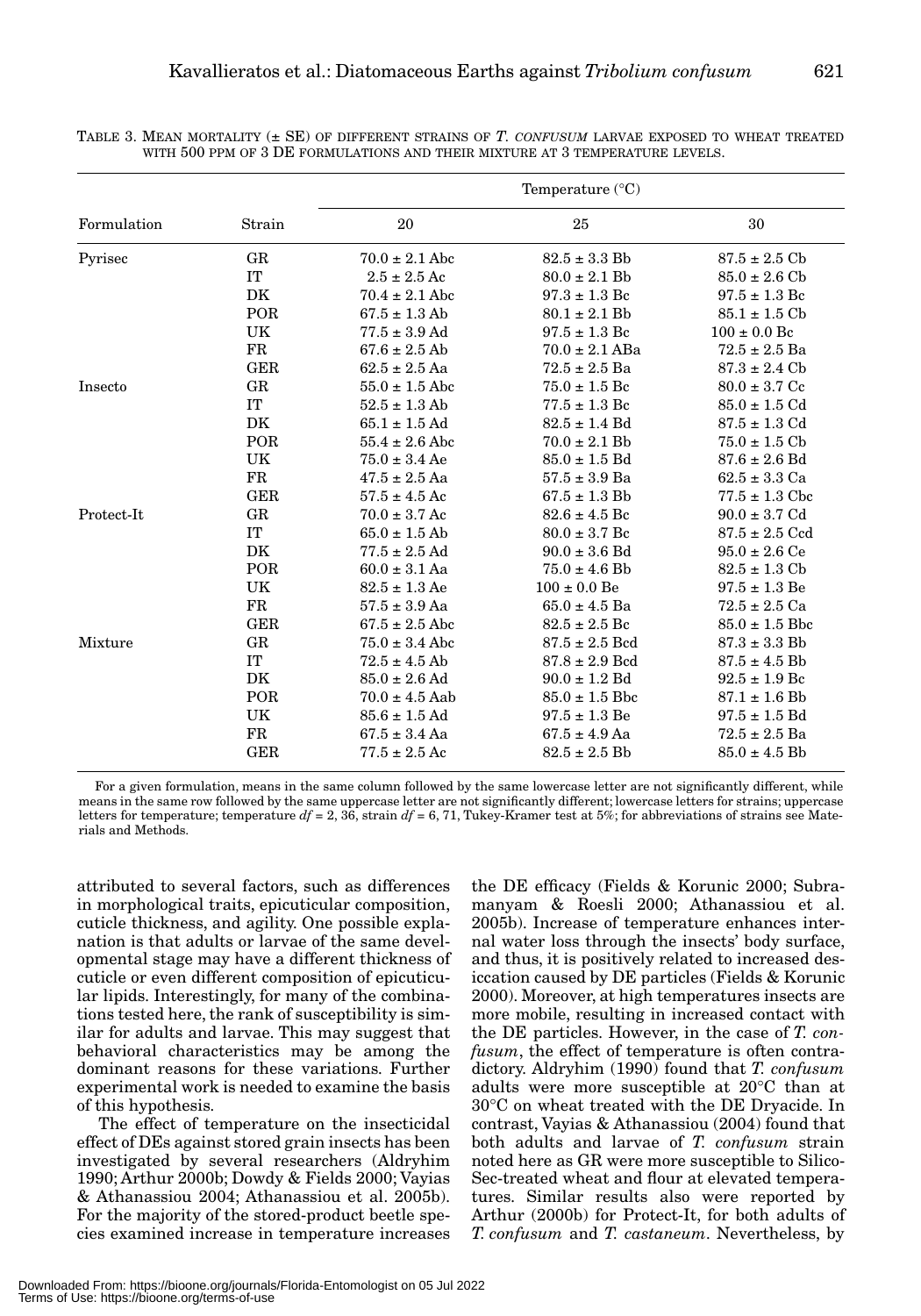| Formulation | Strain      | Temperature $(^{\circ}C)$ |                    |                  |
|-------------|-------------|---------------------------|--------------------|------------------|
|             |             | 20                        | 25                 | 30               |
| Pyrisec     | GR          | $87.5 \pm 3.3$ Ad         | $100 \pm 0.0$ Ba   | $100 \pm 0.0$ Ba |
|             | IT          | $85.0 \pm 1.5$ Acd        | $100 \pm 0.0$ Ba   | $100 \pm 0.0$ Ba |
|             | DK          | $92.4 \pm 1.3$ Ae         | $100 \pm 0.0$ Ba   | $100 \pm 0.0$ Ba |
|             | POR         | $80.0 \pm 2.3$ Ab         | $100 \pm 0.0$ Ba   | $100 \pm 0.0$ Ba |
|             | UK          | $95.0 \pm 1.5$ Ae         | $100 \pm 0.0$ Ba   | $100 \pm 0.0$ Ba |
|             | FR          | $75.0 \pm 2.6$ Aa         | $100 \pm 0.0$ Ba   | $100 \pm 0.0$ Ba |
|             | <b>GER</b>  | $82.5 \pm 2.5$ Abc        | $100 \pm 0.0$ Ba   | $100 \pm 0.0$ Ba |
| Insecto     | GR          | $70.0 \pm 3.1$ Ac         | $92.5 \pm 1.3$ Bd  | $100 \pm 0.0$ Ca |
|             | <b>IT</b>   | $72.8 \pm 2.5$ Ac         | $95.0 \pm 1.5$ Bde | $100 \pm 0.0$ Ca |
|             | DK          | $80.0 \pm 0.6$ Ad         | $97.5 \pm 1.3$ Bef | $100 \pm 0.0$ Ba |
|             | POR         | $67.5 \pm 1.3$ Ab         | $80.0 \pm 0.9$ Bb  | $100 \pm 0.0$ Ca |
|             | UK          | $85.0 \pm 1.6$ Ae         | $100 \pm 0.0$ Bf   | $100 \pm 0.0$ Ba |
|             | FR          | $62.5 \pm 1.3$ Aa         | $72.5 \pm 2.5$ Ba  | $100 \pm 0.0$ Ca |
|             | <b>GER</b>  | $72.5 \pm 1.4$ Ac         | $87.5 \pm 1.3$ Bc  | $100 \pm 0.0$ Ca |
| Protect-It  | GR          | $97.4 \pm 1.4$ Ad         | $100 \pm 0.0$ Aa   | $100 \pm 0.0$ Aa |
|             | IT          | $97.3 \pm 1.3$ Ad         | $100 \pm 0.0$ Aa   | $100 \pm 0.0$ Aa |
|             | DK          | $97.5 \pm 1.4$ Ad         | $100 \pm 0.0$ Aa   | $100 \pm 0.0$ Aa |
|             | POR         | $85.0 \pm 3.4$ Ab         | $100 \pm 0.0$ Ba   | $100 \pm 0.0$ Ba |
|             | UK          | $100 \pm 0.0$ Ad          | $100 \pm 0.0$ Aa   | $100 \pm 0.0$ Aa |
|             | $_{\rm FR}$ | $72.5 \pm 1.3$ Aa         | $100 \pm 0.0$ Ba   | $100 \pm 0.0$ Ba |
|             | <b>GER</b>  | $92.5 \pm 1.4$ Ac         | $100 \pm 0.0$ Ba   | $100 \pm 0.0$ Ba |
| Mixture     | GR          | $100 \pm 0.0$ Ac          | $100 \pm 0.0$ Aa   | $100 \pm 0.0$ Aa |
|             | IT          | $97.5 \pm 1.3$ Ac         | $100 \pm 0.0$ Aa   | $100 \pm 0.0$ Aa |
|             | DK          | $100 \pm 0.0$ Ac          | $100 \pm 0.0$ Aa   | $100 \pm 0.0$ Aa |
|             | POR         | $90.0 \pm 3.4$ Ab         | $100 \pm 0.0$ Ba   | $100 \pm 0.0$ Ba |
|             | UK          | $100 \pm 0.0$ Ac          | $100 \pm 0.0$ Aa   | $100 \pm 0.0$ Aa |
|             | $_{\rm FR}$ | $75.0 \pm 3.5$ Aa         | $100 \pm 0.0$ Ba   | $100 \pm 0.0$ Ba |
|             | <b>GER</b>  | $92.5 \pm 1.3$ Ab         | $100 \pm 0.0$ Ba   | $100 \pm 0.0$ Ba |

TABLE. 4. MEAN MORTALITY (± SE) OF DIFFERENT STRAINS OF *T. CONFUSUM* LARVAE EXPOSED TO WHEAT TREATED WITH 1000 PPM OF 3 DE FORMULATIONS AND THEIR MIXTURE AT 3 TEMPERATURE LEVELS.

For a given formulation, means in the same column followed by the same lowercase letter are not significantly different, while means in the same row followed by the same uppercase letter are not significantly different; lowercase letters for strains; uppercase letters for temperature; temperature  $df = 2$ , 36, strain  $df = 6$ , 71, Tukey-Kramer test at 5%; for abbreviations of strains see Materials and Methods.

testing the same strain, Athanassiou et al. (2005b) found that the influence of temperature is affected by the exposure interval. Hence, in that study, *T. confusum* adults were more susceptible to SilicoSec, at 30°C than at 32°C at exposures ≤48 h, while the reverse occurred at exposures ≥7 d. The age/instar of the adults/larvae tested may be among the crucial factors for these dissimilar results, and this is why previous studies suggest the use of standardized-age individuals of *Tribolium* spp. (De Paula et al. 2002; Vayias & Athanassiou 2004), while for other species, age is not very important (Athanassiou et al. 2006a). In an extensive study with various DEs and storedproduct insect species, Fields and Korunic (2000) found negative or positive correlations with temperature. Although the authors did not test *T. confusum*, their data indicate that from, the species tested, *T. castaneum* were slightly less susceptible to DEs at elevated temperatures. Increased tem-

perature is expected to increase feeding and as a result, metabolic water. Furthermore, the synthesis of cuticular waxes may be faster at higher temperature levels through temperature-mediated biochemical pathways (Fields & Korunic 2000). Since, as inert materials, DEs are not affected by temperature, it seems that other, physiological factors are responsible for the variations recorded in the present work. Also, as noted above, the source of DEs seems to have a certain effect on insect mortality, although Korunic (1997, 1998) reported that there are more important factors than the diatom species that compose each DE; these factors are chiefly tapped density,  $SiO<sub>2</sub>$  content, oil absorbency, particle size, and secondarily pH (Korunic 1997). Nevertheless, the additives that each DE contains may differentiate the DE efficacy. Hence, the observed difference in relation to temperature for Insecto could be attributed to the presence of food additives, which may attract in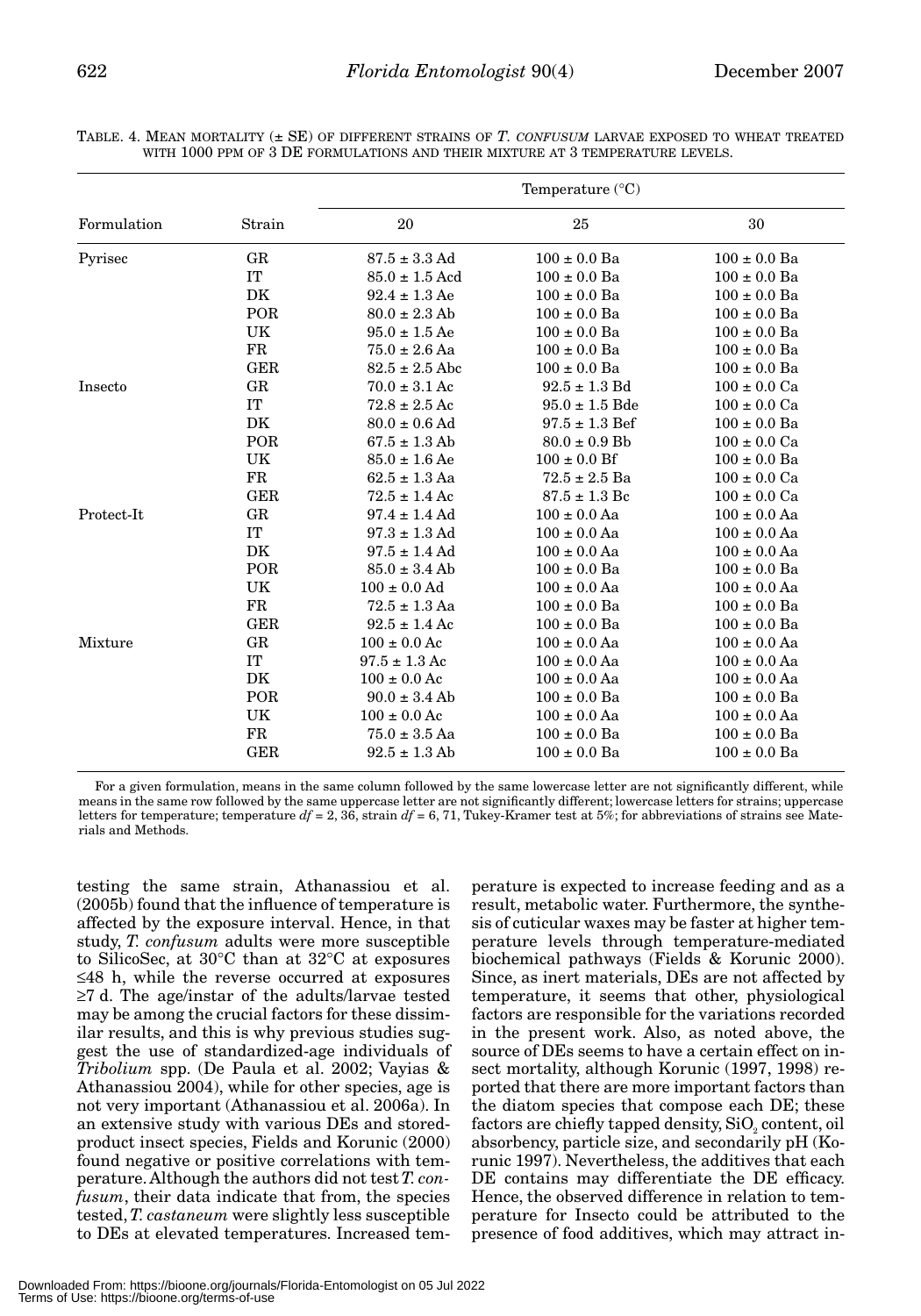sects regardless of the temperature level; food attractants may lead to DE consumption, causing internal desiccation. The present findings partially support the aforementioned reports, since, in the combinations tested here, the strains examined had either positive relation or no relation to temperature. In contrast, none of the combinations showed a negative correlation with temperature. Consequently, our findings support the admission that, like most stored-product insect species, *T. confusum* is generally more vulnerable to DEs at high temperatures.

Vayias et al. (2006a) reported the first results for the effect of the combination of natural pyrethrum with DE against *T. confusum*, but there is still inadequate information on the effect of this combination against stored-grain pest species. Generally, the efficacy of most pyrethroids is negatively related to temperature (Snelson 1987; Arthur 1996). In the present tests, PyriSec was more effective at high temperature levels which may suggest that the DE particles moderated the effect of temperature on natural pyrethrum. Vayias et al. (2006a) found that natural pyrethrum was equally effective against *T. confusum* pupae at 25 and 30°C.

The type of the DE formulation is also an important factor affecting insecticidal effect (Korunic 1998; Fields & Korunic, 2000; Subramanyam and Roesli, 2000). Our findings are in compliance with this claim since efficacy of the tested DEs varied for a given *T. confusum* adult or larvae strain. As noted above, this fact could be attributed to the different SiO<sub>2</sub> content of the tested DEs as well as to the different substances that have been added to the DE formulations in order to enhance their efficacy. Due to these variations, Arnaud et al. (2005) proposed as a possible solution the use of a DE mixture, in which more than one DE is present. In the same study, the mixture of the tested DEs was more effective than the application of each DE alone. Generally, a mixture could combine all the positive characteristics of different DEs, such as the use of low insecticidal rates and the presence of food additives. Athanassiou et al. (2007) found that a mixture of Protect-It, PyriSec and Insecto were more effective than a single DE application on both wheat and maize, against adults of *T. confusum*, the rice weevil, *Sitophilus oryzae* (L.) and the lesser grain borer, *Rhyzopertha dominica* (F.).

The increase of dose from 500 to 1000 ppm moderated or eliminated the differences among DEs or strains. This is due to the fact that, at 1000 ppm, the mortality level was 100% or close to 100%, which may have concealed any differences. However, 1000 ppm is a dose rate that is considered too high, and affects negatively to a great degree the physical properties of the grains, particularly bulk density (Korunic et al. 1996; Subramanyam & Roesli 2000; Athanassiou et al.

2006b). According to Fields and Korunic (2000), this is the main problem in presenting efficacy data with DEs: mortality ranges between 0% and 100%, so any increase of dose results in 100% mortality, covering possible interaction with other factors that may affect mortality. As a secondary pest, which cannot infest easily sound grain seeds directly, the damage on kernels by *T. confusum* is more gradual in comparison with other pests, such as the internal feeders *S. oryzae* (rice weevil) and *R. dominica* (lesser grain borer) (Aitken 1975). Hence, it would take several generations for this species to cause considerable grain damage. Although *T. confusum* adults are tolerant to DEs, larvae are highly susceptible. Consequently, the residual applications of DEs may gradually eliminate *T. confusum* populations through the high immature mortality. As inert materials, DEs can persist for a long period in grain without loss in insecticidal efficacy (Athanassiou et al. 2005a; Vayias et al. 2006c).

Our focus was to evaluate the efficacy of DEs under a wide range of conditions, as well as the potential interactions of these conditions. DEs are now in the first steps of acceptance and registration as grain protectants in many parts of the developed world. The use of DEs in stored-product protection meets with several drawbacks as regards some properties of the treated grain such as reduced bulk density, reduced flowability, and dusty appearance (Korunic 1997, 1998; Subrmanyam & Roesli 2000). These drawbacks have led researchers to assess the efficacy of DEs at lower dose rates by evaluating the combined use of DEs with other methods, such as heat, botanicals or entomopathogenic fungi (Dowdy & Fields 2000; Athanassiou et al. 2006b; Kavallieratos et al. 2006; Michalaki et al. 2006; Vassilakos et al. 2006). This new DE-based approach, which needs also additional investigation, is likely to provide the inferences necessary for a more extensive use of DEs as grain protectants in future.

#### ACKNOWLEDGMENTS

We thank Cornel Adler, Patrick Ducom, Lise Stengård Hansen, Anna Paula Pereira, Pasquale Trematerra, and Maureen Wakefield for providing the *T. confusum* strains. This study was partially supported by the Ministry of Rural Development and Food (Directorate of Plant Produce Protection).

#### **REFERENCES**

- ABBOTT, W. S. 1925. A method for computing the effectiveness of an insecticide. J. Econ. Entomol. 18: 265- 266.
- AITKEN, A. D. 1975. Insect Travelers. I: Coleoptera. Techn. Bull. 31. H.M.S.O. London. 190 pp.
- ALDRYHIM, Y. N. 1990. Efficacy of the amorphous silica dust, Dryacide, against *Tribolium confusum* Jacquelin du Val and *Sitophilus oryzae* (L.) (Coleoptera: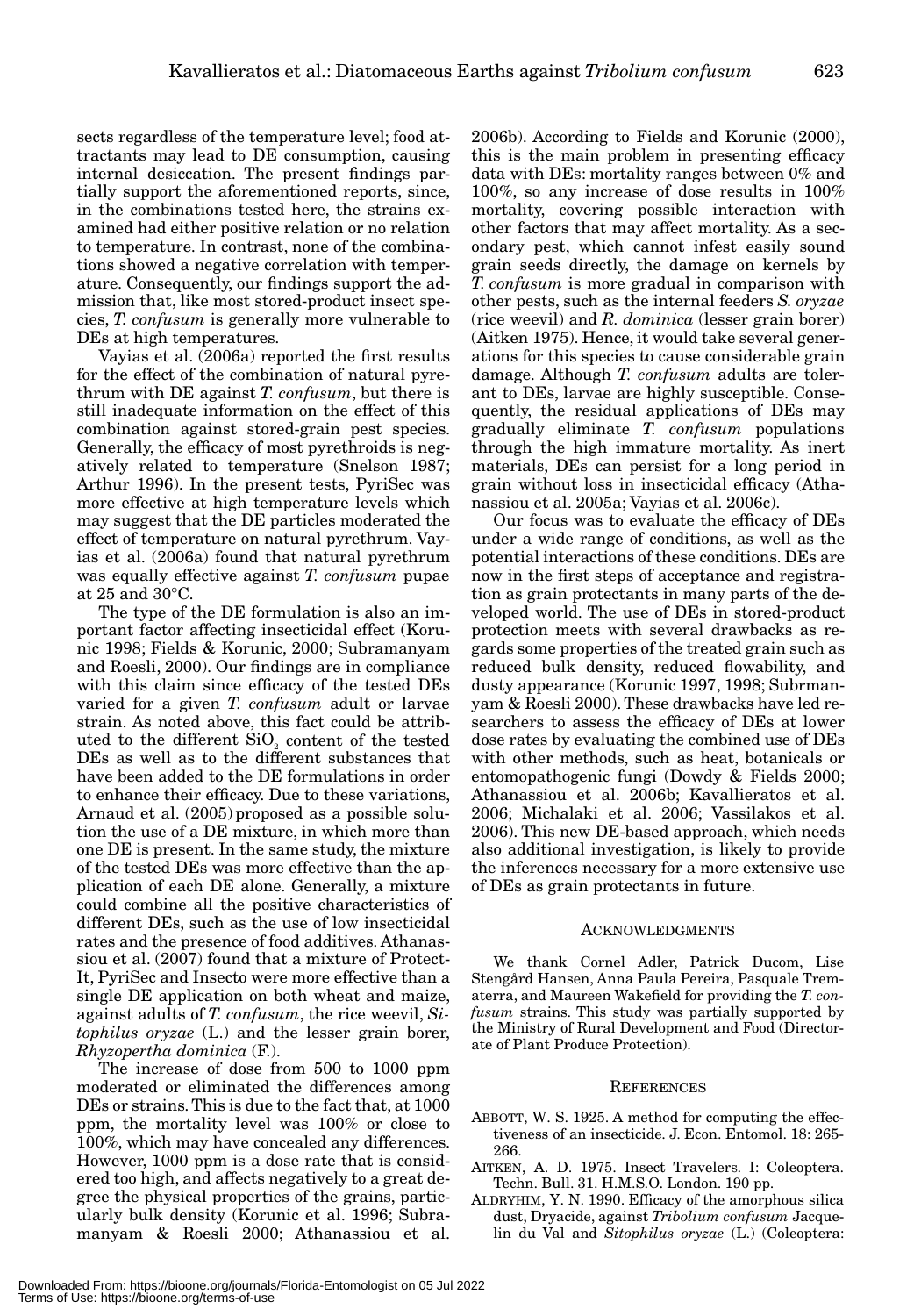Tenebrionidae and Curculionidae). J. Stored Prod. Res. 26: 207-210.

- ARNAUD, L., H. T. T. LANG, Y. BROSTAUX, AND E. HAUBRUGE. 2005. Efficacy of diatomaceous earth formulations admixed with grain against populations of *Tribolium castaneum*. J. Stored Prod. Res. 41: 121-130.
- ARTHUR, F. H. 1996. Grain protectants: current status and prospects for the future. J. Stored Prod. Res. 32: 293-302.
- ARTHUR, F. H. 2000a. Impact of food source on survival of red flour beetles and confused flour beetles (Coleoptera: Tenebrionidae) exposed to diatomaceous earth. J. Econ. Entomol. 93: 1347-1356.
- ARTHUR, F. H. 2000b. Toxicity of diatomaceous earth to red flour beetles and confused flour beetles (Coleoptera: Tenebrionidae): effects of temperature and relative humidity. J. Econ. Entomol. 93: 526-532.
- ARTHUR, F. H., AND L. J. ZETTLER. 1992. Malathion resistance in *Tribolium confusum* Du Val (Coleoptera: Tenebrionidae): correlating results from topical applications with residual mortality on treated surfaces. J. Stored Prod. Res. 28: 55-58.
- ATHANASSIOU, C. G., N. G. KAVALLIERATOS, AND N. A. ANDRIS. 2004. Insecticidal effect of three diatomaceous earth formulations against adults of *Sitophilus oryzae* (Coleoptera: Curculionidae) and *Tribolium confusum* (Coleoptera: Tenebrionidae) on oat, rye and triticale. J. Econ. Entomol. 97: 2160-2167.
- ATHANASSIOU, C. G., N. G. KAVALLIERATOS, C. B. DIMI-ZAS, B. J. VAYIAS, AND Ž. TOMANOVIĆ. 2006a. Factors affecting the insecticidal efficacy of the diatomaceous earth formulatiuon SilicoSec® against adults of the rice weevil, *Sitophilus oryzae* (L.) (Coleoptera: Curculionidae). Appl. Entomol. Zool. 41: 201-207.
- ATHANASSIOU, C. G., N. G. KAVALLIERATOS, L. P. ECON-OMOU, C. B. DIMIZAS, B. J. VAYIAS, S. TOMANOVIC, AND M. MILUTINOVIC. 2005a. Persistence and efficacy of three diatomaceous earth formulations against *Sitophilus oryzae* (Coleoptera: Curculionidae) on wheat and barley. J. Econ. Entomol. 98: 1404-1412.
- ATHANASSIOU, C. G., N. G. KAVALLIERATOS, AND C. M. MELETSIS. 2007. Insecticidal effect of three diatomaceous earth formulations, applied alone or in combination, against three stored-product beetle species on wheat and maize. J. Stored Prod. Res. (in press)
- ATHANASSIOU, C. G., N. G. KAVALLIERATOS, F. C. TSA-GANOU, B. J. VAYIAS, C. B. DIMIZAS, AND C. TH. BUCHELOS. 2003. Effect of grain type on the insecticidal efficacy of SilicoSec against *Sitophilus oryzae* (L.) (Coleoptera: Curculionidae). Crop Prot. 22: 1141-1147.
- ATHANASSIOU, C. G., Z. KORUNIC, N. G. KAVALLIERA-TOS, G. G. PETEINATOS, M. C. BOUKOUVALA, AND N. H. MIKELI. 2006b. New trends in the use of diatomaceous earth against stored-grain insects, pp. 730-740 *In* I. Lorini, B. Bacaltchuk, H. Beckel, E. Deckers, E. Sundfeld, J. P. dos Santos, J. D. Biagi, J. C. Celaro, L. R. D' A. Faroni, L. de O. F. Bortolini, M. R. Sartori, M. C. Elias, R. N. C. Guedes, R. G. da Fonseca and V. M. Scussel (eds.), Proceedings of the 9<sup>th</sup> International Conference on Stored-Product Protection. ABRAPOS, Rodovia.
- ATHANASSIOU, C. G., B. J. VAYIAS, C. B. DIMIZAS, N. G. KAVALLIERATOS, A. S. PAPAGREGORIOU, AND C. TH. BUCHELOS. 2005b. Insecticidal efficacy of diatomaceous earth against *Sitophilus oryzae* (L.) (Coleoptera: Curculionidae) and *Tribolium confusum* Jacquelin du Val (Coleoptera: Tenebrionidae) on

stored wheat: influence of dose rate, temperature and exposure interval. J. Stored Prod. Res. 41: 47-55.

- DE PAULA, M. C. Z., P. W. FLINN, BH. SUBRAMANYAM, AND S. M. N. LAZZARI. 2002. Effects of age and sec on mortality of *Tribolium castaneum* (Herbst) (Coleoptera: Tenebrionidae) exposed to INSECTOtreated wheat. J. Kansas Entomol. Soc. 75: 158-162.
- DOWDY, A. K., AND P. G. FIELDS. 2000. Heat combined with diatomaceous earth to control the confused flour beetle (Coleoptera: Tenebrionidae) in a flour mill. J. Stored Prod. Res. 38: 11-22.
- EBELING, W. 1961 Physiochemical mechanism for the removal of insect wax by means of finely divided powders. Hilgardia 30: 531-564.
- EBELING, W. 1971. Sorptive dusts for pest control. Annu. Rev. Entomol. 16: 123-158.
- FIELDS, P., AND Z. KORUNIC. 2000. The effect of grain moisture content and temperature on the efficacy of diatomaceous earths from different geographical locations against stored-product beetles. J. Stored Prod. Res. 36: 1-13.
- FIELDS, P., S. ALLEN, Z. KORUNIC A. MCLAUGHLIN, AND T. STATHERS. 2003. Standardised testing for diatomaceous earth, pp. 779-784 *In* P. F. Credland, D. M. Armitage, C. H. Bell, P. M. Cogan, and E. Highley (eds.), Proceedings of the 8th International Conference on Stored-Product Protection. CAB International, Wallingford, Oxon.
- GOLOB, P. 1997. Current status and future perspectives for inert dusts for control of stored product insects. J. Stored Prod. Res. 33: 69-79.
- GREENSPAN, L. 1977. Humidity fixed points of binary saturated aqueous solutions. J. Res. Nat. Bur. Stand.—A. Phys. Chem. 81: 89-96.
- KAVALLIERATOS, N. G., C. G. ATHANASSIOU, M. P. MICHALAKI, Y. A. BATTA, H. A. RIGATOS, F. G. PA-SHALIDOU, G. N. BALOTIS, Z. TOMANOVIĆ, AND B. J. VAYIAS. 2006. Effect of the combined use of *Metarhizium anisopliae* (Metschinkoff) Sorokin (Deuteromycotina: Hyphomycetes) and diatomaceous earth for the control of three stored-product beetle species. Crop Prot. 25: 1087-1094.
- KORUNIC, Z. 1997. Rapid assessment of the insecticidal value of diatomaceous earths, without conducting bioassays. J. Stored Prod. Res. 33: 219-229.
- KORUNIC, Z. 1998. Diatomaceous earths, a group of natural insecticides. J. Stored Prod. Res. 34: 87-97.
- KORUNIC, Z., AND P. G. FIELDS. 1995. Diatomaceous earth insecticidal composition. USA Patent 5, 773, 017.
- KORUNIC, Z., AND P. G. FIELDS. 2006. Susceptibility of three species of *Sitophilus* to Diatomaceous earth, pp. 681-686 *In* I. Lorini, B. Bacaltchuk, H. Beckel, E. Deckers, E. Sundfeld, J. P. dos Santos, J. D. Biagi, J. C. Celaro, L. R. D' A. Faroni, L. de O. F. Bortolini, M. R. Sartori, M. C. Elias, R. N. C. Guedes, R. G. da Fonseca and V. M. Scussel (eds.), Proceedings of the 9<sup>th</sup> International Conference on Stored-Product Protection. ABRAPOS, Rodovia.
- KORUNIC, Z., P. G. FIELDS, M. I. P. KOVACS, J. S. NOLL, O. M. LUKOW, C. J. DEMIANYK, AND K. J. SHIBLEY. 1996. The effect of diatomaceous earth on grain quality. Postharvest Biol. Technol. 9: 373-387.
- LEVENE, H. 1960. Robust tests for the equality of variances, pp. 278-292 *In* I. Olkin, S. G. Ghurye, W. Hoeffding, W. G. Madow, H. B. Mann (eds.), Contributions to Probability and Statistics: Essays in Honor of Harold Hotelling. Stanford University Press, Stanford.